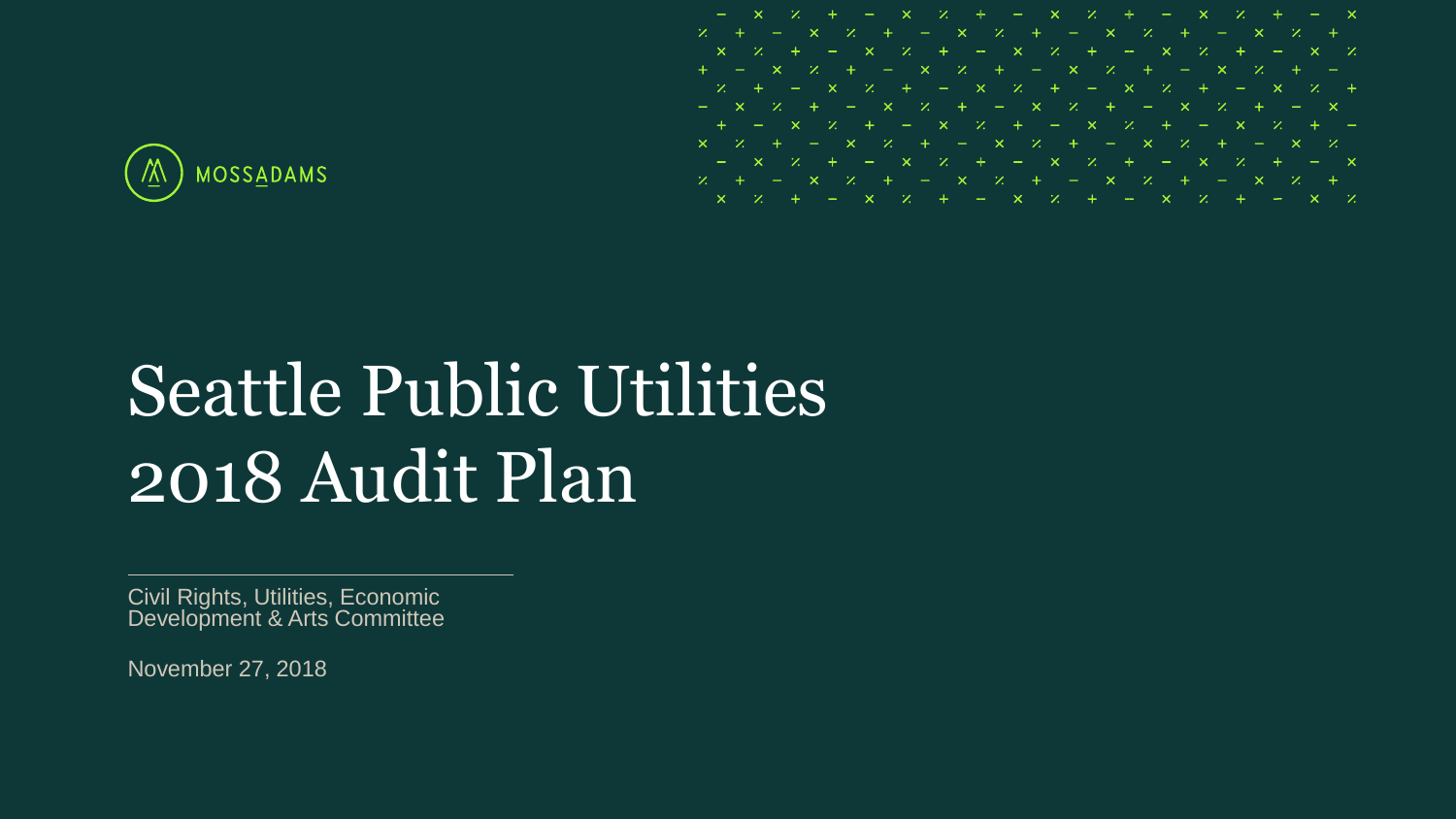### SCOPE OF AUDITS

- $\triangleright$  Role of auditor and SPU management
- $\triangleright$  Concept of materiality
- $\triangleright$  Reports to be issued:
- $\triangleright$  Report on the audit of the financial statements of:
	- $\triangleright$  Water
	- **▶ Drainage & Wastewater**
	- $\triangleright$  Solid Waste
- Report on Internal Controls, if significant deficiencies or material weaknesses are noted
- $\triangleright$  Letter of recommendations and observations on internal controls and related matters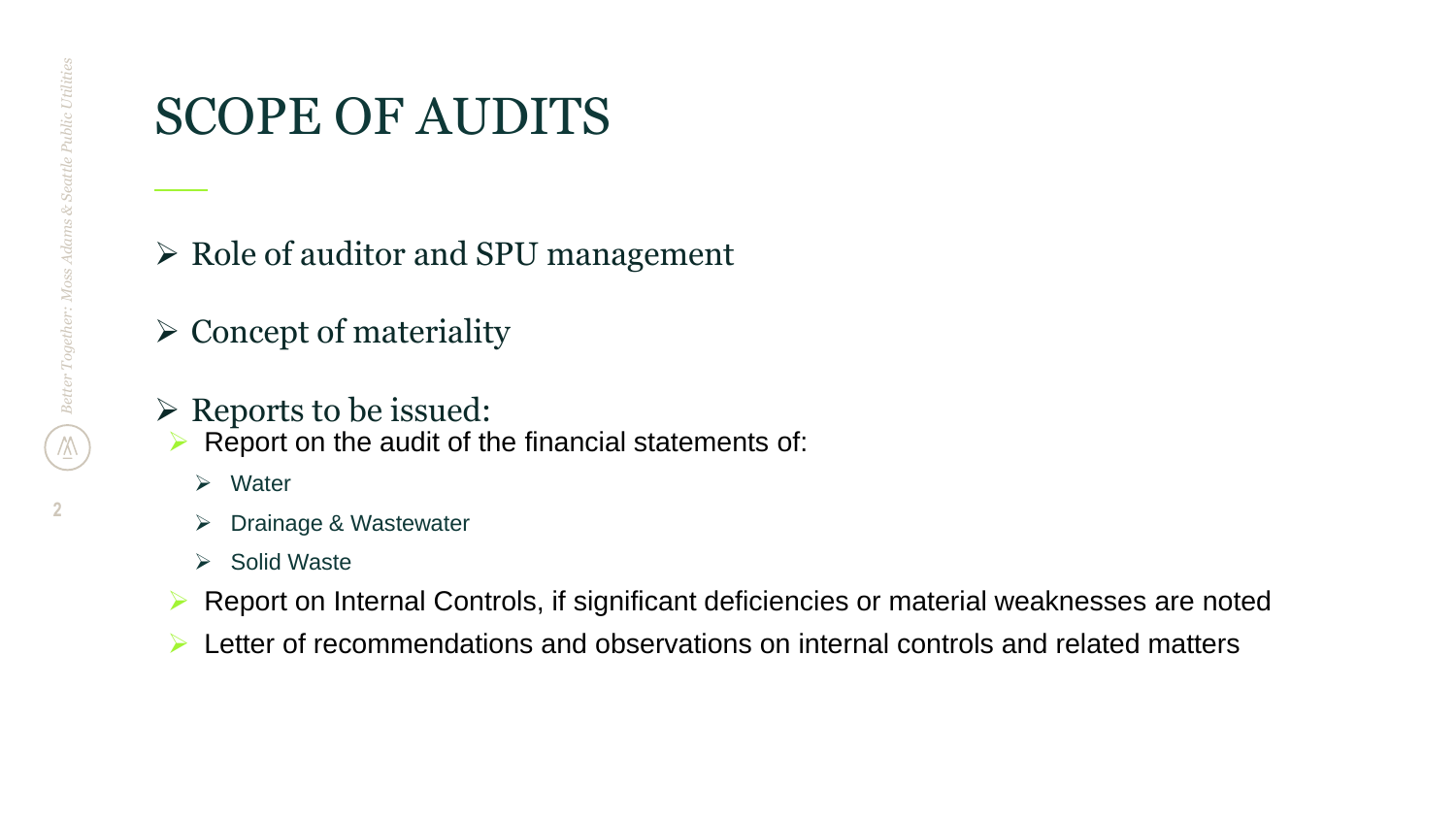# TIMING & PHASES OF AUDIT

- Audit Planning (October 2018)
- $\triangleright$  Developed initial audit plan based on information obtained from management

#### $\triangleright$  Audit Fieldwork

- $\triangleright$  Internal control testing (October and November 2018)
	- o Revenue/Cash Receipts, Expenses/Disbursements, Payroll, Work Order System
	- o General Computer Controls
- $\triangleright$  Final fieldwork (March-April 2019)
	- o Substantive analytical review & tests of details
	- o Review of Management Discussion & Analysis and Notes to Financial Statements
- **► Report Preparation & Issuance** 
	- Delivery of audit reports on or before April 30, 2019

**3**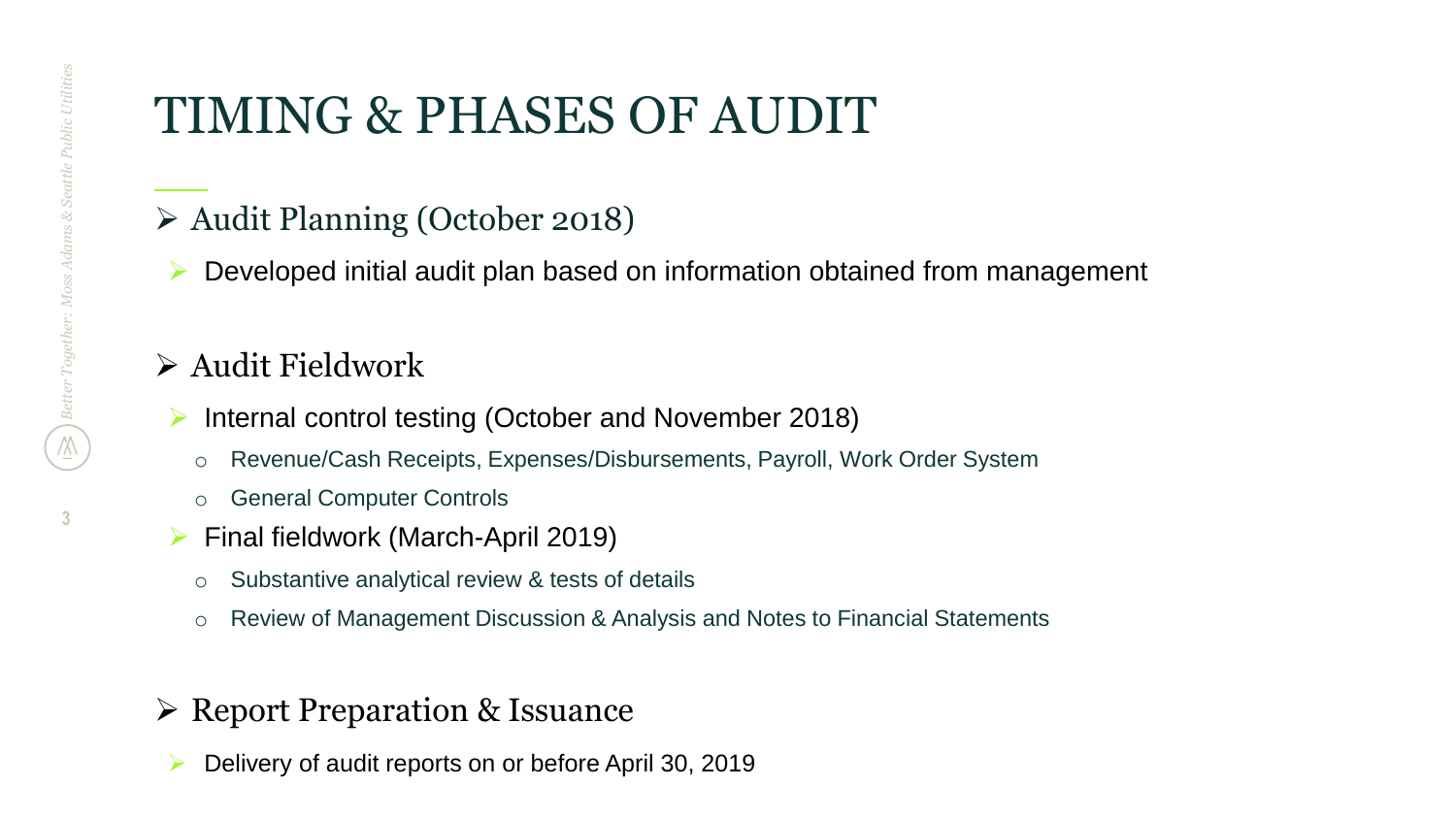**4**

### RISK ASSESSMENT

#### $\triangleright$  Primary risk areas

- $\triangleright$  Revenue recognition
- $\triangleright$  Regulatory charges and accounts
- $\triangleright$  Plant/work order classification and accounts
- **▶ Management estimate accounts**
- ▶ Implementation of the new PeopleSoft GL system and related changes to internal controls
- $\triangleright$  Final audit plan to be developed based upon results of our testing of transactions and internal controls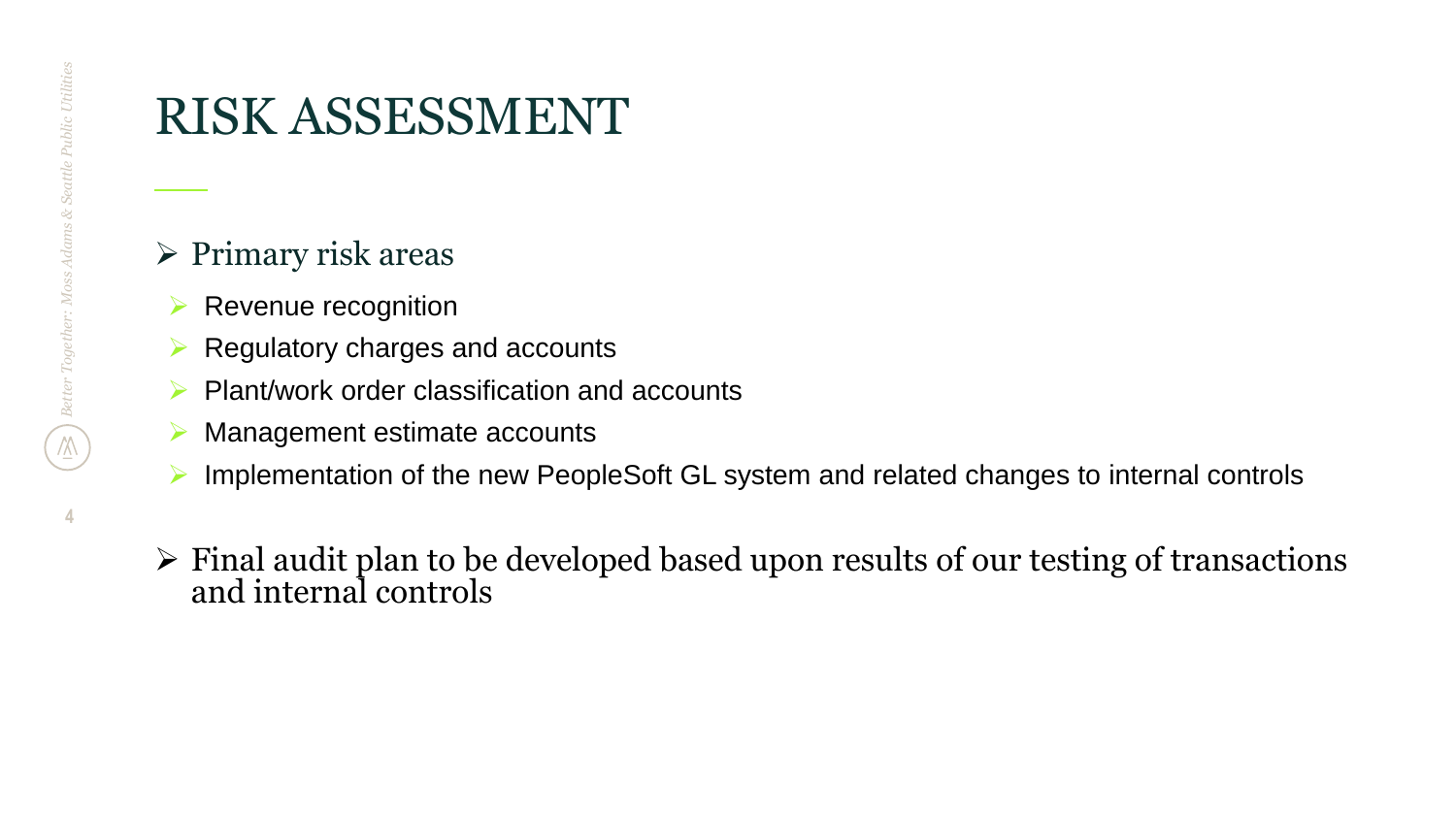# AREAS OF AUDIT EFFORT

- $\triangleright$  Utility plant and related accounts:
- $\triangleright$  Capitalization policies
- $\triangleright$  Impairment assessment
- $\triangleright$  Work order system sample of transactions

#### Bond-related accounts:

- $\triangleright$  Set up of new issuances; amortization of existing accounts
- $\triangleright$  Compliance with covenants
- $\triangleright$  Debt refunding and defeasance
- $\triangleright$  Cash and investments
- $\triangleright$  Accounts and other receivables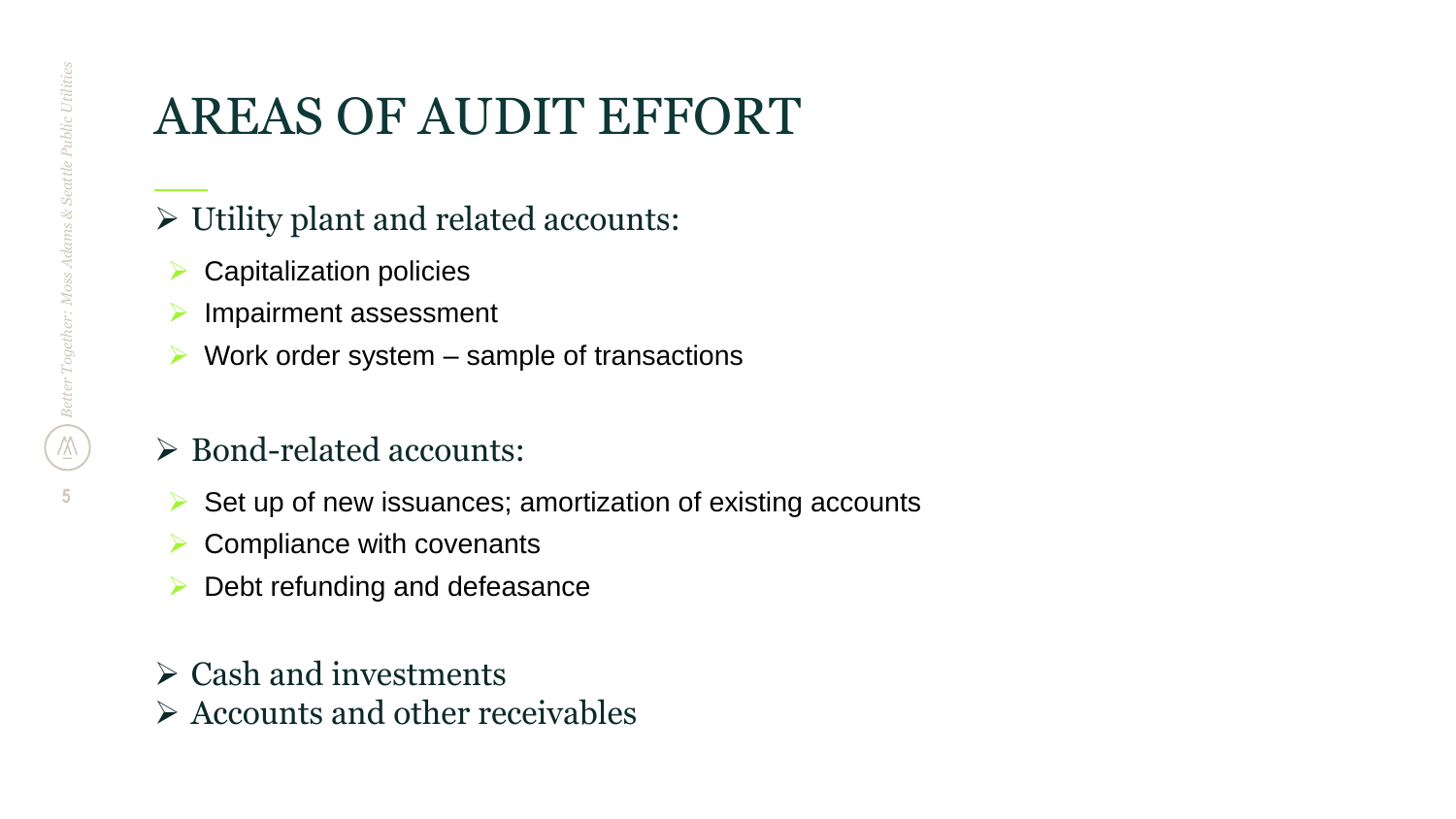# AREAS OF AUDIT EFFORT - continued

- $\triangleright$  Liabilities & Contingencies
- $\triangleright$  Environmental/pollution remediation liability
- $\triangleright$  Litigation and claims
- $\triangleright$  Regulatory accounts
- **≻** Operations
	- $\triangleright$  Retail and wholesale sales
- $\triangleright$  Operating expenses
- $\triangleright$  Capital and operating contributions and grants
- $\triangleright$  Net position classification (equity accounts)
- Management Discussion & Analysis and note disclosures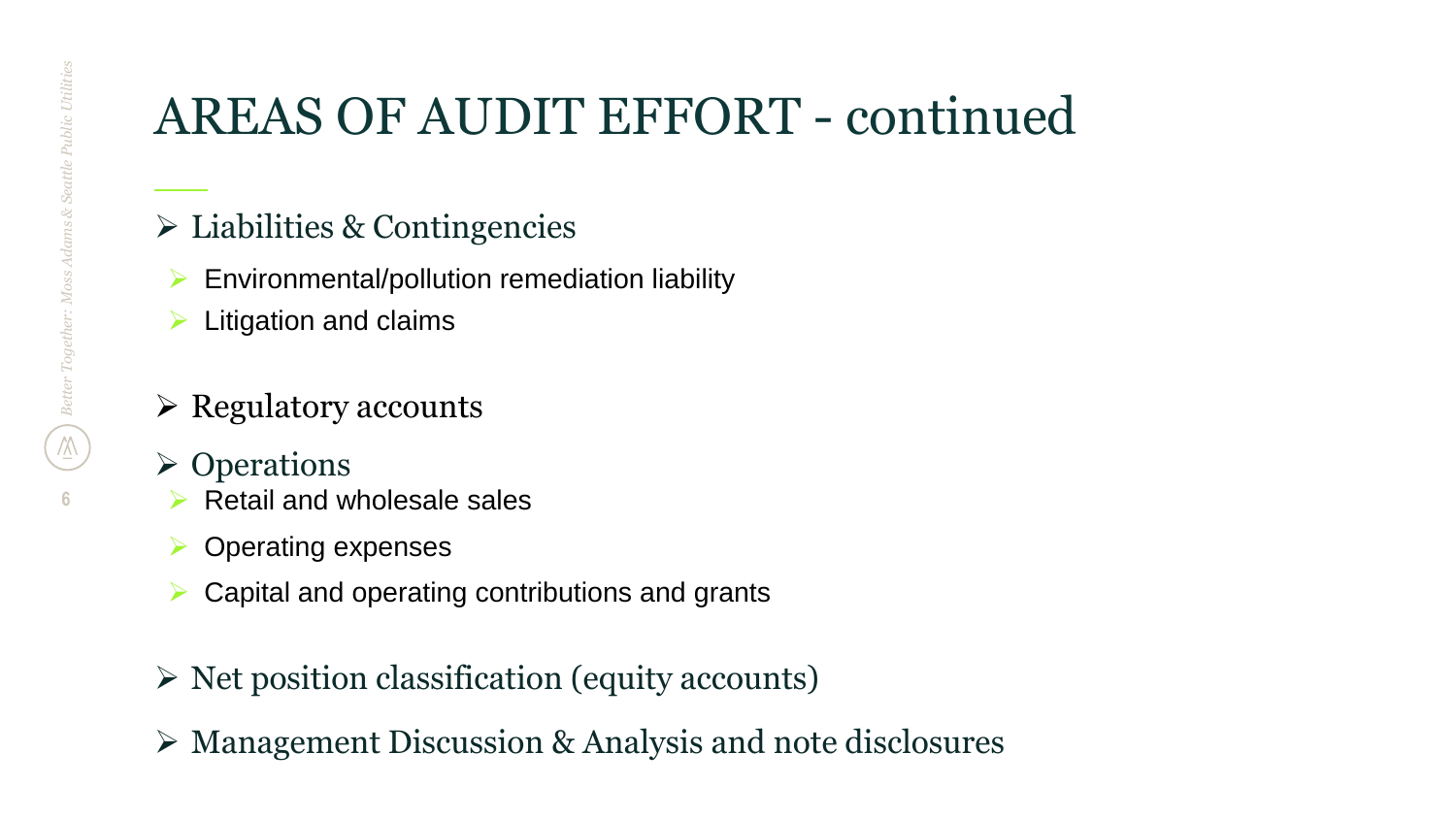### NEW ACCOUNTING PRONOUNCEMENTS

- **GASB 75**  *Accounting and Financial Reporting for Postemployment Benefits Other Than Pensions – (effective for 2018);* Addresses accounting and financial reporting issues related to other postemployment benefit plans.
- **GASB 82**  Pension Issues *amendment of GASB Statements No. 67, No. 68, and No. 73 (effective for 2018):* Addresses accounting and financial reporting clarifications related to issues identified in statements Nos. 67, 68, and 73.
- **GASB 83**  *Certain Asset Retirement Obligations (effective in 2019):* Addresses accounting and financial reporting for certain asset retirement obligations.
- **GASB 84**  *Fiduciary Activities (effective in 2019):* Addresses the improvement of guidance regarding the identification of fiduciary activities for accounting and financial reporting purposes and how those activities should be reported.
- **GASB 85**  *Omnibus 2017 (effective for 2018):* Addresses practice issues that have been identified during implementation and application of certain GASB Statements.
- **GASB 86**  *Certain Debt Extinguishment Issues (effective for 2018):* This statement provides guidance for transactions in which cash and other monetary assets acquired with only existing resources, that is, resources other than the proceeds of refunding debt, are placed in an irrevocable trust for the sole purpose of extinguishing debt.

**7**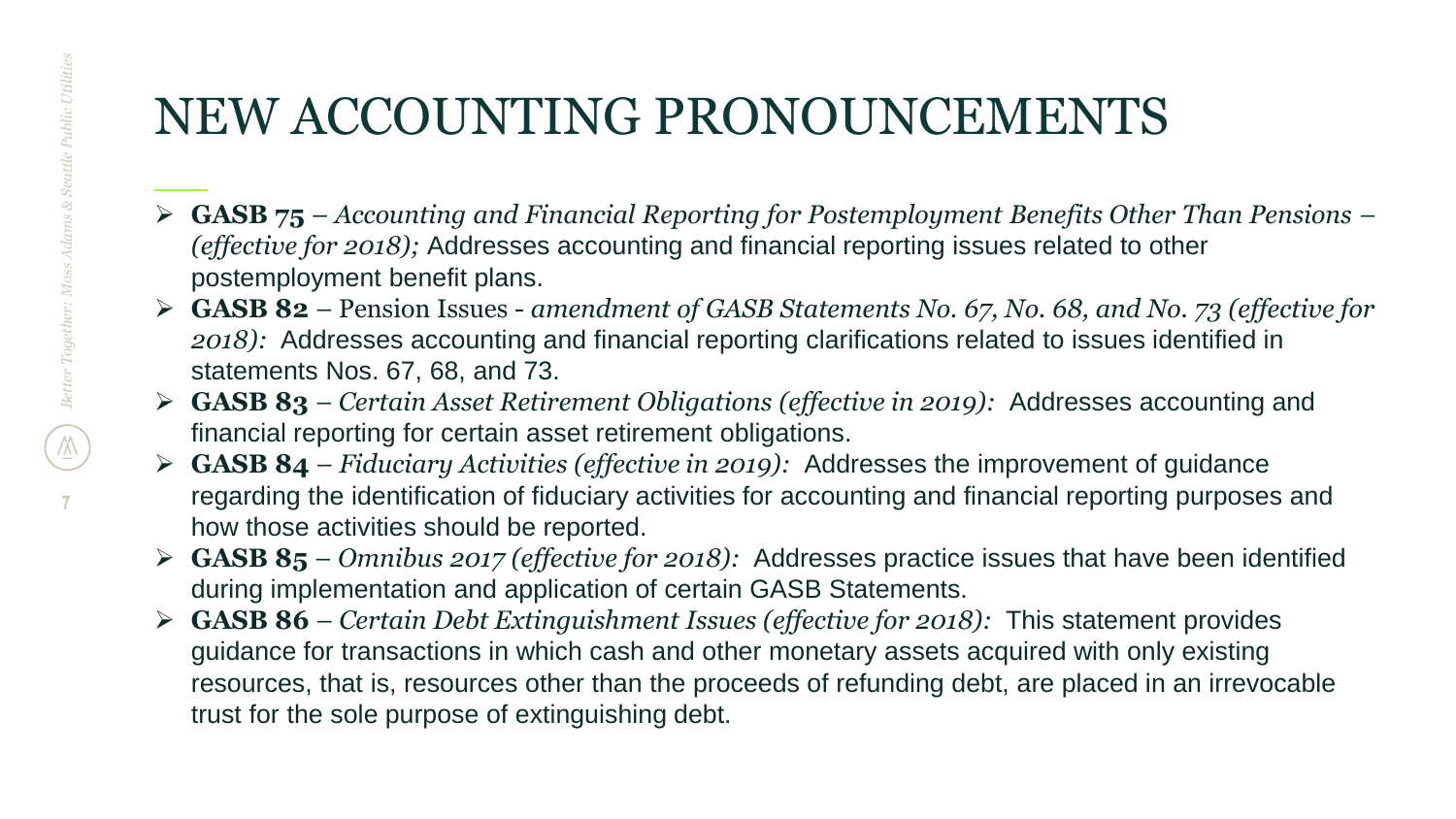### NEW ACCOUNTING PRONOUNCEMENTS- Cont'd

- **GASB 87**  *Leases (effective in 2020):* Addresses the accounting change for the recognition of certain lease assets and liabilities for leases that were previously classified as operating leases and recognized as inflows of resources or outflows of resources based on the payment provisions of the underlying contract.
- **GASB 88**  *Certain Disclosures Related to Debt, including Direct Borrowings and Direct Placements– (effective in 2019):* Addresses accounting and financial reporting issues related to other postemployment benefit plans. Among other things, Statement 88:clarifies which liabilities governments should include in their note disclosures related to debt. Statement No. 88 requires that all debt disclosures present direct borrowings and direct placements of debt separately from other types of debt. Statement No. 88 also requires governments to disclose additional essential debt-related information for all types of debt.
- **GASB 89**  *Accounting for Interest Cost Incurred before the End of a Construction Period – (effective in 2020):* This statement establishes accounting requirements for interest cost incurred before the end of a construction period being recognized as an expense in the period in which the cost is incurred.
- **GASB 90**  *Majority Equity Interests – an amendment of GASB Statements No. 14 and No. 61 (effective in 2019):* This statement improves the consistency and comparability of reporting a government's majority equity interest in a legally separate organization and to improve the relevance of financial statement information for certain component units.

**8**